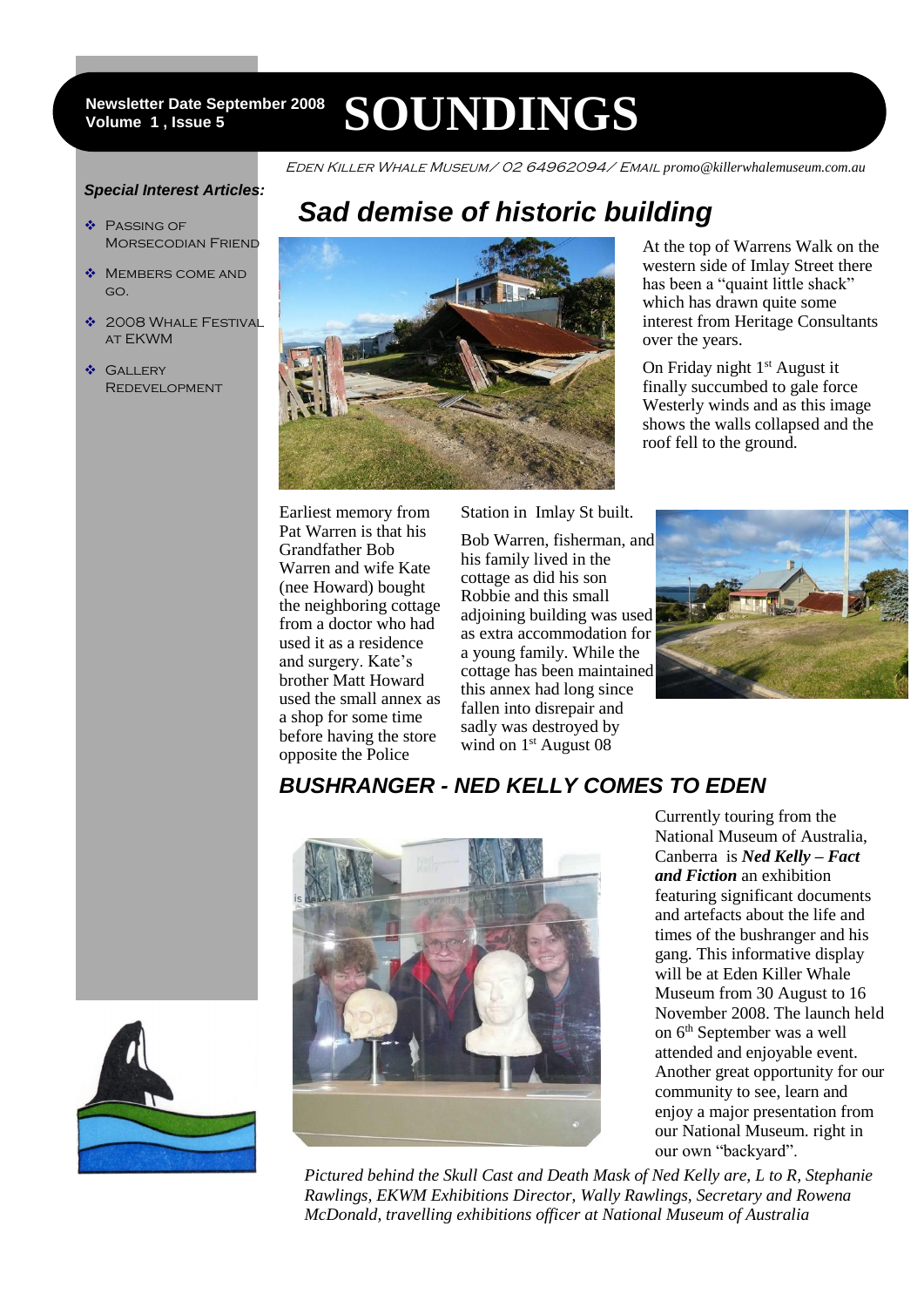#### *Historic Images that keep coming back!!*



This wonderful picture of a smoke house on the Southern edge of Snug Cove came to light in the collection recently.

Names like Tundy Lawson and "Doc" Cameron are associated with this picture. What a superb craypot!

Can you spot a kerosene tin, a fish box or a camp oven amongst the items in the picture??

Is that man on his mobile phone? Maybe letting the wife know that the dog just ate the crayfish he was bringing home for dinner!!

# *Win Some and Lose Some*

Following interest from a few different quarters, there have been some new people join the organisation during recent months.

Peter Horne was featured in the last edition of Soundings having made a donation of some scrimshaw and he added to that at the July Curatorial meeting with more examples and a book for the collection.

Tom Sear has moved to the area from Sydney where he had been employed by the Historic Houses Trust. Tom has some valuable understanding of "the industry" and we are pleased to include him in our membership. Mr Joe Cocoran who is Public Programmes Officer at Old Parliament House, attended the senior citizens morning

tea earlier in the year and expressed a wish to become involved when he and his wife eventually move to Eden from Canberra.

Alternately, some valued members are leaving us.

Pam and Jeff Berzins were farewelled at a morning tea recently after their decision to move South. Pam has been volunteering in the collection accession process on a weekly basis for many years and Jeff gave of his handy man skills on several occasions together with his local govt. experience in liaising with council on our cavalcade wall project. Ann Buljan was also acknowledged at the morning tea. After working in the retail area for some years Ann retired to care for her husband Tony, Ann will remain a member of the Friends of the Museum.

*Pictured at the Farewell morning tea: L to R. Marg Sheaves, Friends Co ordinator Jeff Berzins,Pam Berzins, Val Barber, Celia Hannen, June Whalley, Jane Adam, Jacqui Lott, Stephanie Rawlings, Keith Crook and Elsie Masters.*

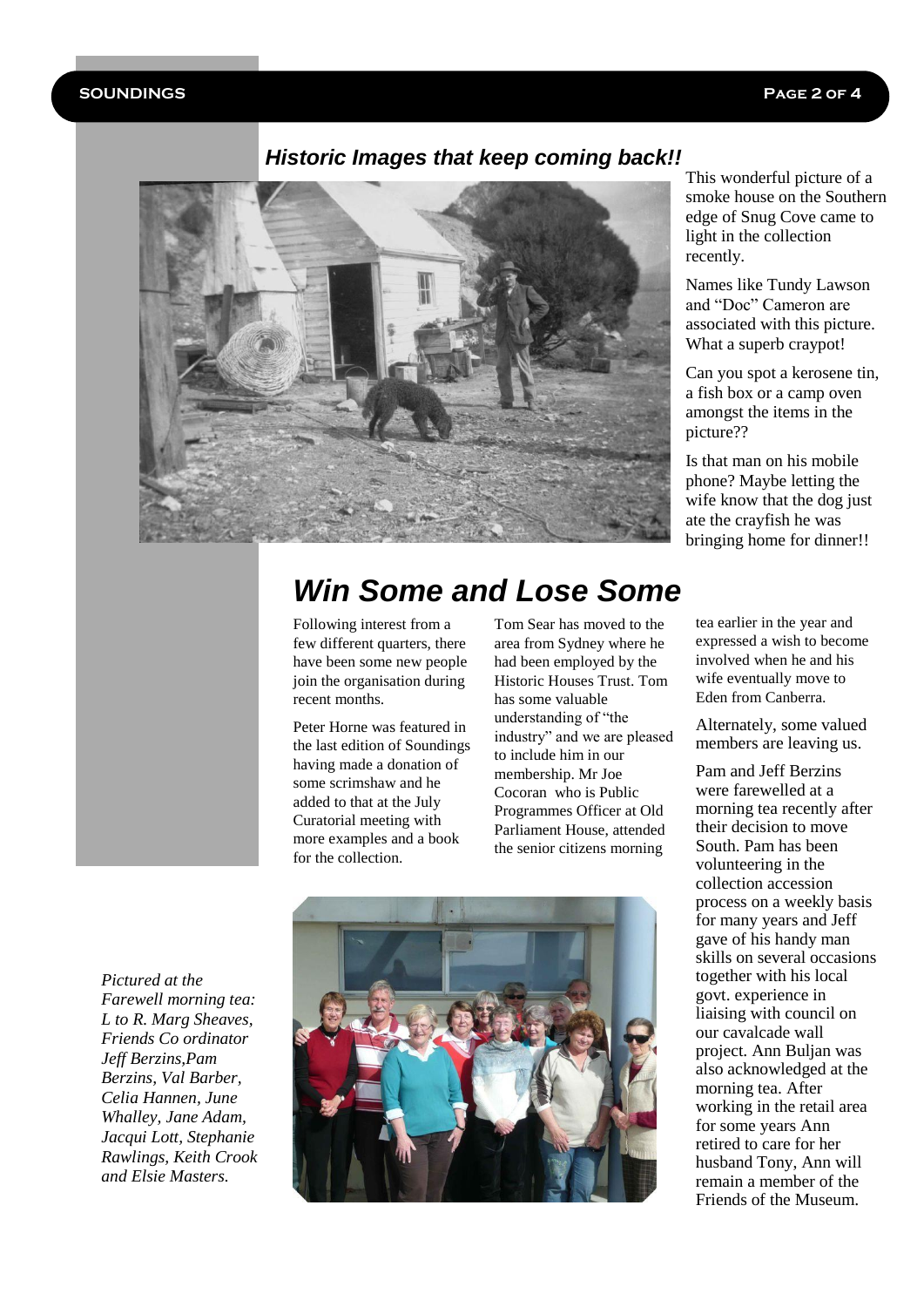#### **SOUNDINGS Page 3 of 4**

#### *Morse Code Activities*

Although we are experiencing the usual slow down of visitor numbers, traffic figures for May, June, July are being well maintained. The display proved popular during the school holidays, with visitors from the Riverina area, Albury and North East Victoria being evident. It was also surprising to see a number of school holiday travelers from Tasmania. It was a pleasure to be invited to be involved with a special commemoration of International Museum's

Day, with a connection to the Wireless Hill Telecommunications Museum in Perth, who had an open day for the occasion. The "Applecross wireless station" was established in 1912 and one of Australia's first links with Radio Technology. The station was constructed by a German firm and ironically one of its earliest uses was during the First World War against Germany. Powerful morse signals were monitored from Europe. Signals were picked up from Nauen in

Germany, the source of much of the German propaganda during the First World War. During the Second World War the Royal Australian Navy took over the station and later Amalgamated Wireless operated it before the Overseas Telecommunications Commission (O.T.C) was established, who operated from the building until 1968.

QuickTime™ and a TIFF (Uncompressed) decompressor are needed to see this picture.

#### *Passing of a Morsecodian Friend*

It was a very sad occasion to learn of the recent passing of Noel Ramsay on the 14th July. A long time work mate and good friend for well over 50 years. Previously from Batemans Bay, Noel had moved to Narromine and until recently had continued to receive traffic from our venue. Many of our group will remember Noel and his frequent visits to myself and Val, and spending time operating the morse equipment on numerous occasions and special events.

Noel was a great supporter of our Museum, initially loaning morse equipment to set up the Eden-Gabo Island "Fragile Link" exhibition. He

He was the "Eden link" during our transmissions from Greencape and Gabo Island Lighthouses, switching the morse circuit to all states of Australia and including the Old Telegraph Station at Alice Springs during 1995-1996. Noel was also responsible for designing our first morse envelope, arranging the supply and colour printing of a box of envelopes at his own cost. Noel was a very experienced operator, having served as a wireless operator in the R.A.A.F. during World War II and then with the Postmaster General's

Department until his

retirement.

Noel had a keen sense of humour and I recall him talking about people on "stress leave". He recalled that his arrival at Port Morseby by Catalina was during an "Air Raid", with no spare fuel and no diversion possible, the crew had to put down in the midst of it all. Lucky to be among the survivors, he said, "Do you think we should have had "stress leave"? Noel will be sadly missed, by both the Morsecodian Fraternity and our Museum people. We extend our deepest sympathy to his wife Marie and his son James and family.



*Above: Noel Ramsey at work with Phil McGrath on the "Fragile Link"*

**For him no more the morse code sound Now his line has gone to ground And as the shades of evening fall We will remember him.**

**R.I.P. Noel**